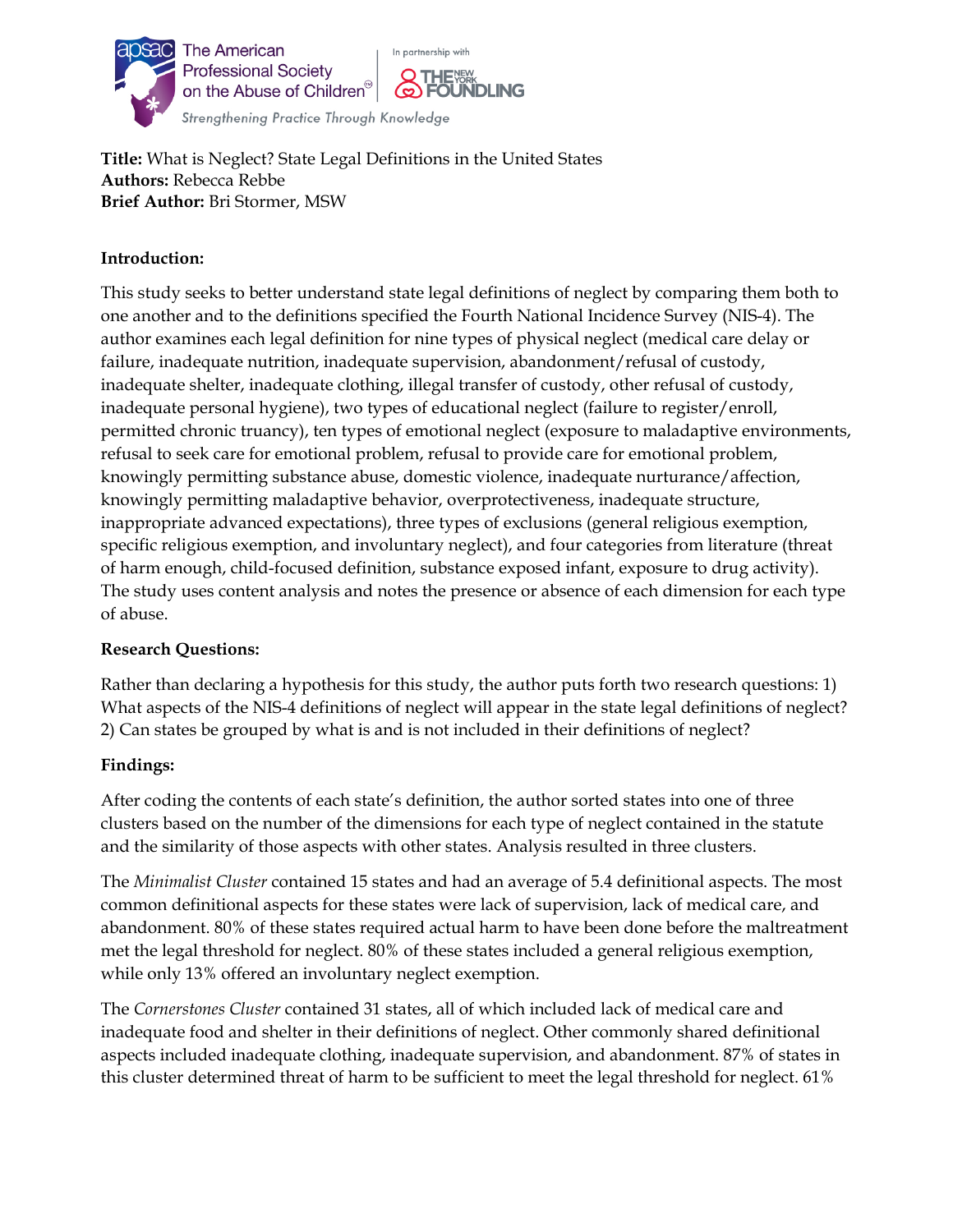

 of these states contained a religious exemption, and 52% contained an exemption for involuntary neglect.

Five states belonged to what the author calls the *Expanded Definitions Cluster.* These states had legal definitions most likely to be child focused (60%) and to indicate *threat* of harm as sufficient to be deemed neglect (80%). This cluster showed the highest level of certain emotional neglect definitional aspects, with 80% of these states including failure to seek treatment for an emotional problem in their definitions of neglect and 40% including knowingly permitting substance abuse. This cluster also had the highest percentage of states including exposure to drug activity in their definitions of neglect at 60%.

### **Recommendation:**

The author notes that these definitions provide a window into the level of discretion state-level officials have when intervening in potential maltreatment cases. For example, a state that requires actual harm to meet the threshold for neglect may miss an opportunity for preventative services when threat of harm is detected. Furthermore, states lacking the involuntary neglect exemption will prevent child protection workers from considering the full family, community, and social environment when making a determination about a given family. States in the Cornerstones Cluster offer more discretion but lack the child-focused definitional aspect that allows child protection workers to focus on the effects on the child rather than the behavior of the parent when identifying neglect, an approach that has gained popularity among neglect researchers.

The author also notes that the way states define neglect may determine the financial resources available for treatment. As such, expanding legal definitions of neglect may also expand the number and diversity of resources child protection workers can offer families to treat and prevent neglect.

#### **Bottom Line:**

Many states use legal definitions of neglect that lack the full range of physical, educational, and emotional definitional aspects studied in the NIS-4. Some states' definitions lag far behind best practices for understanding and treating neglect, such as setting the threshold for neglect at threat of harm or including an exemption for involuntary neglect.

The author notes the importance of legal definitions of neglect that align with the needs of children and families, as legislation generally determines funding priorities. For example, the passage of the Family First Prevention Services Act passed in early 2018 will likely increase states' focus on the impact of substance abuse, given the new provision enabling states to use IV-E funds for substance abuse treatment to prevent children from entering foster care. Professionals wishing to reduce neglect in their states should assess how an amendment to their current definition of neglect could bring funds to the programs and services families need most.

In addition to contributing to the body of research on how states define neglect, this article can serve as a practical resource to state leaders interested in comparing their state's definition of neglect with both the NIS-4 and other states, potentially offering a blueprint for amending or